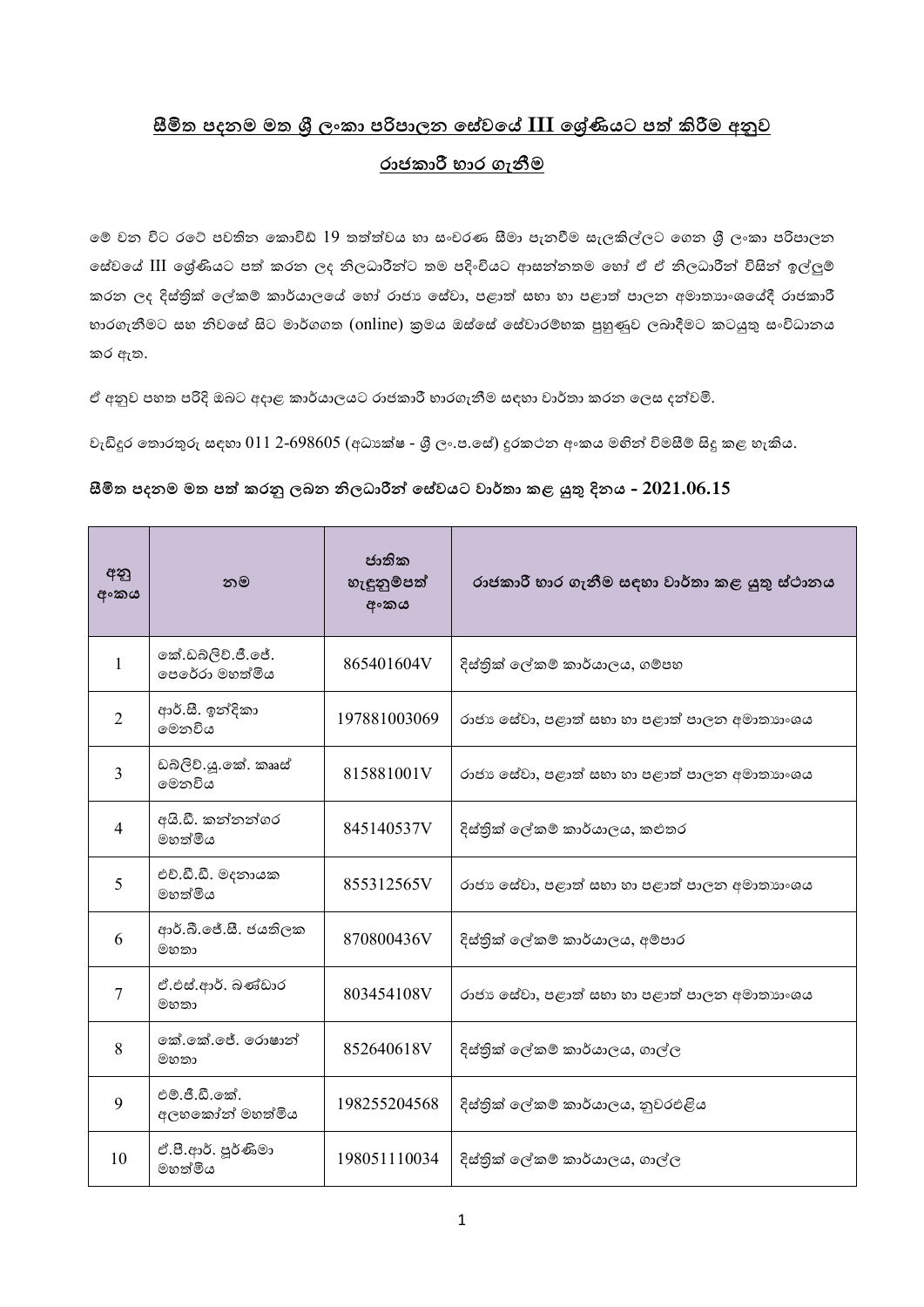| අනු<br>අංකය | නම                                     | ජාතික<br>හැඳුනුම්පත්<br>අංකය | රාජකාරී භාර ගැනීම සඳහා වාර්තා කළ යුතු ස්ථානය |
|-------------|----------------------------------------|------------------------------|----------------------------------------------|
| 11          | අයි. ගලප්පත්ති<br>මහත්මිය              | 825973575V                   | දිස්තික් ලේකම් කාර්යාලය, ගම්පහ               |
| 12          | පී.ආර්. සුභාෂිණි<br>මහත්මිය            | 827734098V                   | දිස්තික් ලේකම් කාර්යාලය, මාතර                |
| 13          | කේ.ටී. තාමරසී මෙනවිය                   | 885301991V                   | රාජා සේවා, පළාත් සභා හා පළාත් පාලන අමාතාහංශය |
| 14          | කේ.සී.එන්. ගුණදාස<br>මහත්මිය           | 768502404V                   | දිස්තික් ලේකම් කාර්යාලය, පොළොන්නරුව          |
| 15          | පී.ඒ.එම්.එන්. රත්නායක<br>මෙනවිය        | 897082969V                   | දිස්තික් ලේකම් කාර්යාලය, ගම්පහ               |
| 16          | ඊ.ජී.ආර්.එම්.එස්.කේ.<br>රත්නායක මෙනවිය | 867951687V                   | දිස්තික් ලේකම් කාර්යාලය, මහනුවර              |
| 17          | බී.ජී.කේ.ආර්.කේ.<br>බුලනවැව මහත්මිය    | 817384269V                   | දිස්තික් ලේකම් කාර්යාලය, මාතලේ               |
| 18          | එච්.වයි.ආර්.එස්. ගුරුගේ<br>මහත්මිය     | 845374163V                   | දිස්තික් ලේකම් කාර්යාලය, මාතර                |
| 19          | ඒ.එම්. වීරසිංහ මහත්මිය                 | 828403672V                   | දිස්තික් ලේකම් කාර්යාලය, ගාල්ල               |
| 20          | එම්.ඒ.ටී. මදුරප්පෙරුම<br>මහත්මිය       | 746983263V                   | දිස්තික් ලේකම් කාර්යාලය, ගම්පහ               |
| 21          | ඊ.ඒ.පී.පී. චන්දන මහතා                  | 791010985V                   | දිස්තික් ලේකම් කාර්යාලය, ගම්පහ               |
| 22          | ඩබ්ලිව්.එම්.පී.එම්.<br>වීරකෝන් මහතා    | 832501808V                   | රාජා සේවා, පළාත් සභා හා පළාත් පාලන අමාතාහංශය |
| 23          | එල්.ඩී.අයි.යූ. කුමාර<br>මහතා           | 831710861V                   | දිස්තික් ලේකම් කාර්යාලය, කළුතර               |
| 24          | ඩබ්ලිව්.ටී.එන්. සිල්වා<br>මහත්මිය      | 896830813V                   | රාජා සේවා, පළාත් සභා හා පළාත් පාලන අමාතාහංශය |
| 25          | යූ.කේ.ආර්.එල්.පී.<br>දසනායක මහතා       | 763440427V                   | දිස්තික් ලේකම් කාර්යාලය, ගාල්ල               |
| 26          | ඩබ්ලිව්.එච්. අනුරුද්ධිකා<br>මහත්මිය    | 798103237V                   | දිස්තික් ලේකම් කාර්යාලය, මහනුවර              |
| 27          | ඒ. වැලිගල්ල මහතා                       | 780510043V                   | රාජා සේවා, පළාත් සභා හා පළාත් පාලන අමාතාහංශය |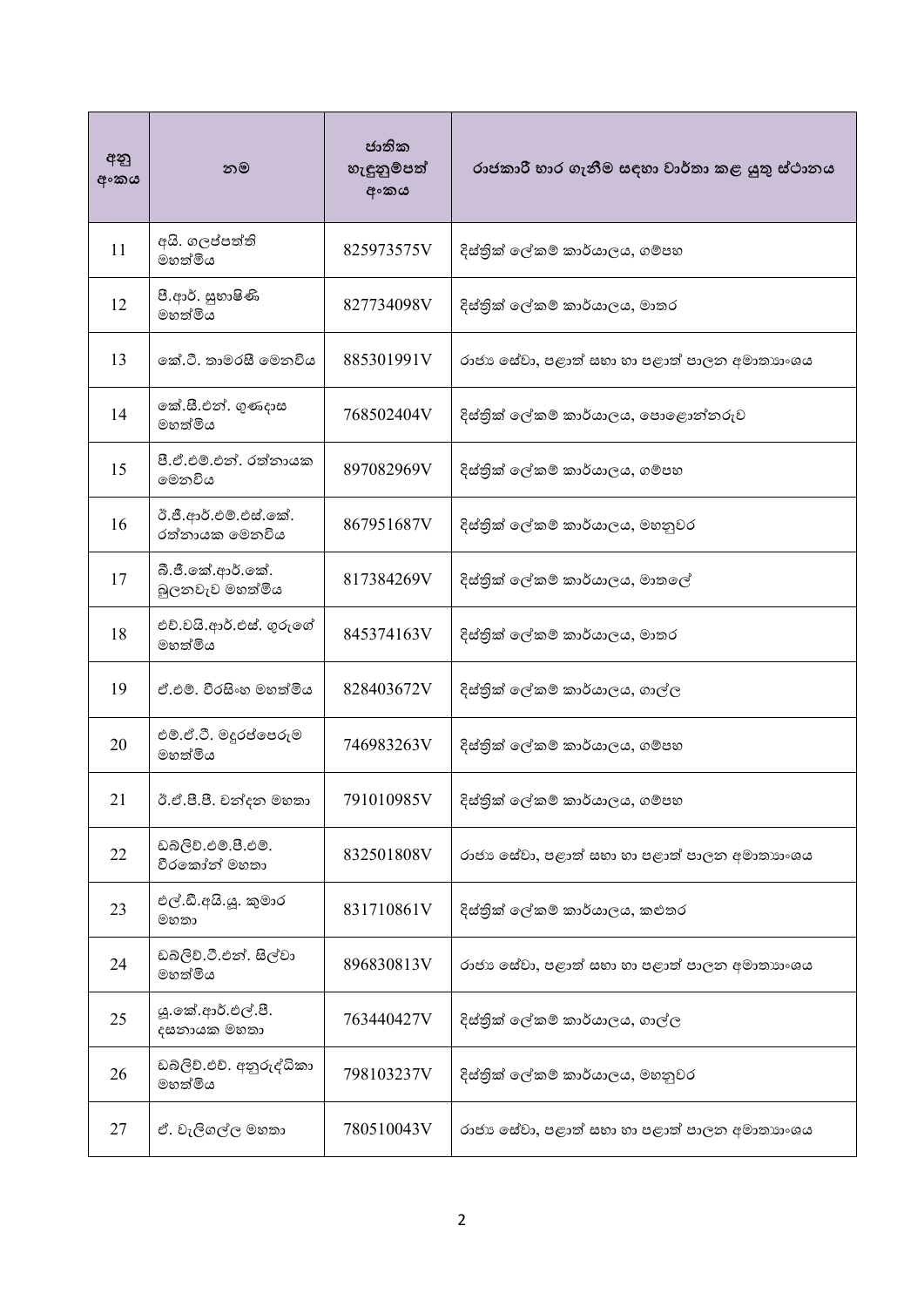| අනු<br>අංකය | නම                                     | ජාතික<br>හැඳුනුම්පත්<br>අංකය | රාජකාරී භාර ගැනීම සඳහා වාර්තා කළ යුතු ස්ථානය |
|-------------|----------------------------------------|------------------------------|----------------------------------------------|
| 28          | සී.ජේ.පී. ගජනායක<br>මෙනවිය             | 795471308V                   | දිස්තික් ලේකම් කාර්යාලය, කළුතර               |
| 29          | එම්.එම්.කේ. චන්දුගුප්ත<br>මහතා         | 198231000191                 | දිස්තික් ලේකම් කාර්යාලය, අනුරාධපුරය          |
| 30          | පී.එස්. රාමනායක<br>මහතා                | 841351630V                   | දිස්තික් ලේකම් කාර්යාලය, හම්බන්තොට           |
| 31          | ජේ.ඒ.ඩී.එම්. ජයකොඩි<br>මහත්මිය         | 775530421V                   | දිස්තික් ලේකම් කාර්යාලය, අනුරාධපුරය          |
| 32          | ඊ.ඒ.ඩී.ආර්.ඩී. එදිරිසිංහ<br>මහත්මිය    | 817461387V                   | දිස්තික් ලේකම් කාර්යාලය, ගම්පහ               |
| 33          | ඩබලිව්.ඒ.පී.බී.<br>විකුමසිංහ මහතා      | 751780230V                   | දිස්තික් ලේකම් කාර්යාලය, ගම්පහ               |
| 34          | ආර්.එම්.එම්.එන්.<br>රත්නායක මහතා       | 850793514V                   | දිස්තික් ලේකම් කාර්යාලය, මහනුවර              |
| 35          | එච්.ඒ.එච්.පී. විමලසේන<br>මෙනවිය        | 198559100489                 | රාජා සේවා, පළාත් සභා හා පළාත් පාලන අමාතාහංශය |
| 36          | ඩී.ඒ. අහංගංගොඩ<br>මහතා                 | 823044364V                   | දිස්තික් ලේකම් කාර්යාලය, ගම්පහ               |
| 37          | ඩබ්ලිව්.ජී.ආර්.එම්.<br>ජයතිස්ස මහත්මිය | 846103732V                   | දිස්තික් ලේකම් කාර්යාලය, කුරුණෑගල            |
| 38          | ඩබ්ලිව්.එස්.සී. විකුම<br>මහත්මිය       | 766560261V                   | රාජා සේවා, පළාත් සභා හා පළාත් පාලන අමාතාාංශය |
| 39          | ඩී.ඒ.එස්.එල්. දෙව්පූර<br>මහත්මිය       | 777362488V                   | රාජා සේවා, පළාත් සභා හා පළාත් පාලන අමාතාහංශය |
| 40          | පී.එම්. විකුමරත්න<br>මහතා              | 910341766V                   | රාජා සේවා, පළාත් සභා හා පළාත් පාලන අමාතාහංශය |
| 41          | එන්.ආර්.ඒ. ජයවිකුම<br>මෙනවිය           | 876611554V                   | රාජා සේවා, පළාත් සභා හා පළාත් පාලන අමාතාහංශය |
| 42          | කේ.එම්.එන්. දිල්හාරි<br>මහත්මිය        | 865950675V                   | රාජා සේවා, පළාත් සභා හා පළාත් පාලන අමාතාහංශය |
| 43          | එම්.එන්.එච්. පීරිස්<br>මහත්මිය         | 857260015V                   | රාජා සේවා, පළාත් සභා හා පළාත් පාලන අමාතාහංශය |
| 44          | එච්.ඒ.ආර්. රාජපක්ෂ<br>මහතා             | 860890518V                   | දිස්තික් ලේකම් කාර්යාලය, මාතලේ               |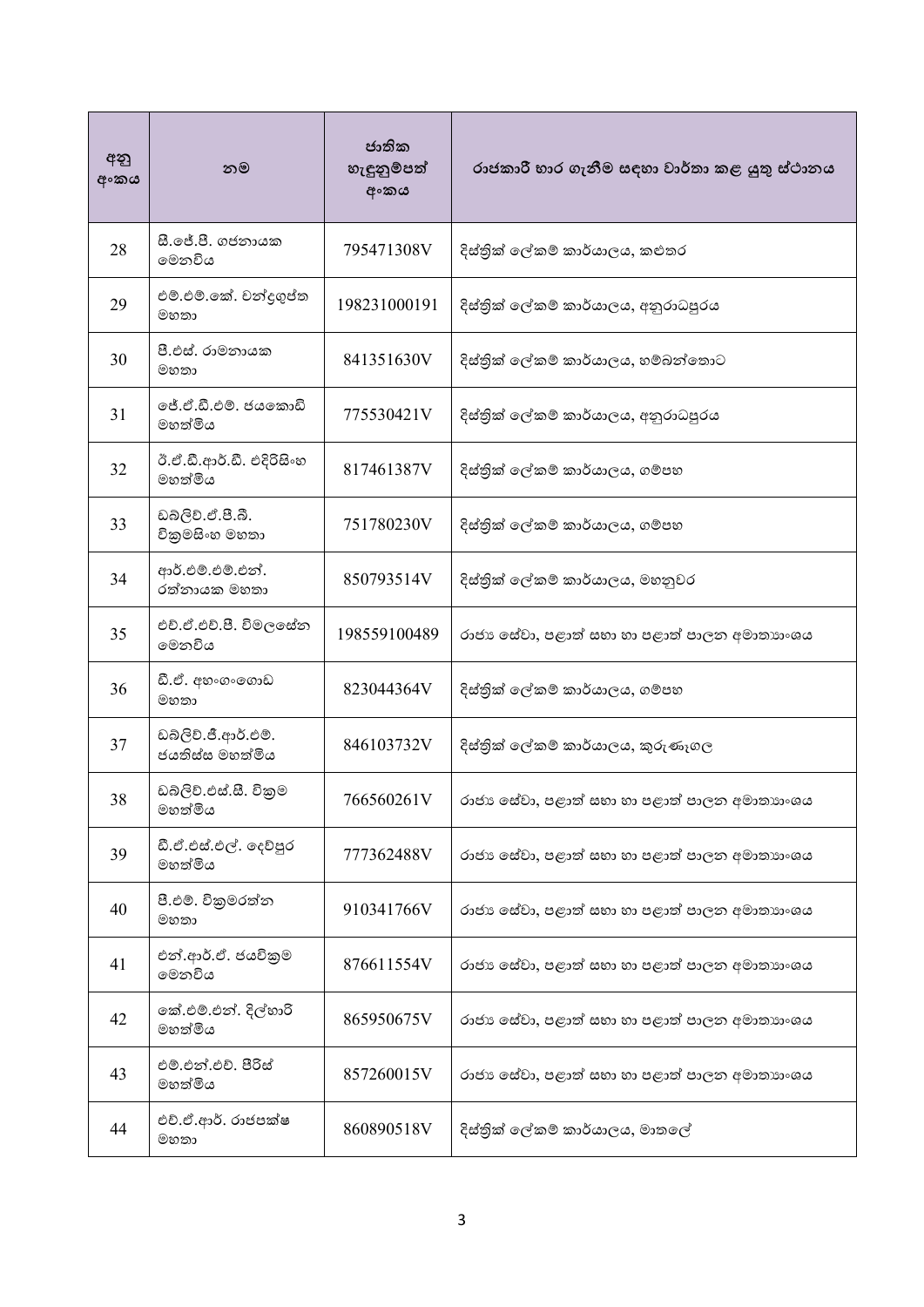| අනු<br>අංකය | නම                                  | ජාතික<br>හැඳුනුම්පත්<br>අංකය | රාජකාරී භාර ගැනීම සඳහා වාර්තා කළ යුතු ස්ථානය |
|-------------|-------------------------------------|------------------------------|----------------------------------------------|
| 45          | ජේ.ඒ.ඒ. පුශන්ති<br>මහත්මිය          | 198357500345                 | දිස්තික් ලේකම් කාර්යාලය, ගම්පහ               |
| 46          | ටී.ආර්. කොස්ගොල්ල<br>මහත්මිය        | 736092379V                   | දිස්තික් ලේකම් කාර්යාලය, කළුතර               |
| 47          | එච්.එම්.ඒ.එස්. හේරත්<br>මහත්මිය     | 855630842V                   | දිස්තික් ලේකම් කාර්යාලය, බදුල්ල              |
| 48          | එච්.ඩී.ජේ.පී. සෙව්වන්දි<br>මහත්මිය  | 895090140V                   | රාජා සේවා, පළාත් සභා හා පළාත් පාලන අමාතාගංශය |
| 49          | එස්.ඩී. ජයවීර මෙනවිය                | 198351601617                 | දිස්තික් ලේකම් කාර්යාලය, මහනුවර              |
| 50          | එච්.ඩී.පී. ජයරත්ත<br>මහතා           | 198401900340                 | දිස්තික් ලේකම් කාර්යාලය, ගම්පහ               |
| 51          | කේ.ජී.එස්.සී. පියවර්ධන<br>මහත්මිය   | 857604318V                   | දිස්තික් ලේකම් කාර්යාලය, පොළොන්නරුව          |
| 52          | ඩබ්ලිව්.පී. සුරවීර<br>මෙනවිය        | 876010844V                   | දිස්තික් ලේකම් කාර්යාලය, කුරුණෑගල            |
| 53          | එම්.ජී.ජී.පී. ධර්මකීර්ති<br>මහත්මිය | 856782018V                   | දිස්තික් ලේකම් කාර්යාලය, රත්නපුරය            |
| 54          | ආර්.එස්. ශාහමන් මහතා                | 793451938V                   | දිස්තික් ලේකම් කාර්යාලය, ගාල්ල               |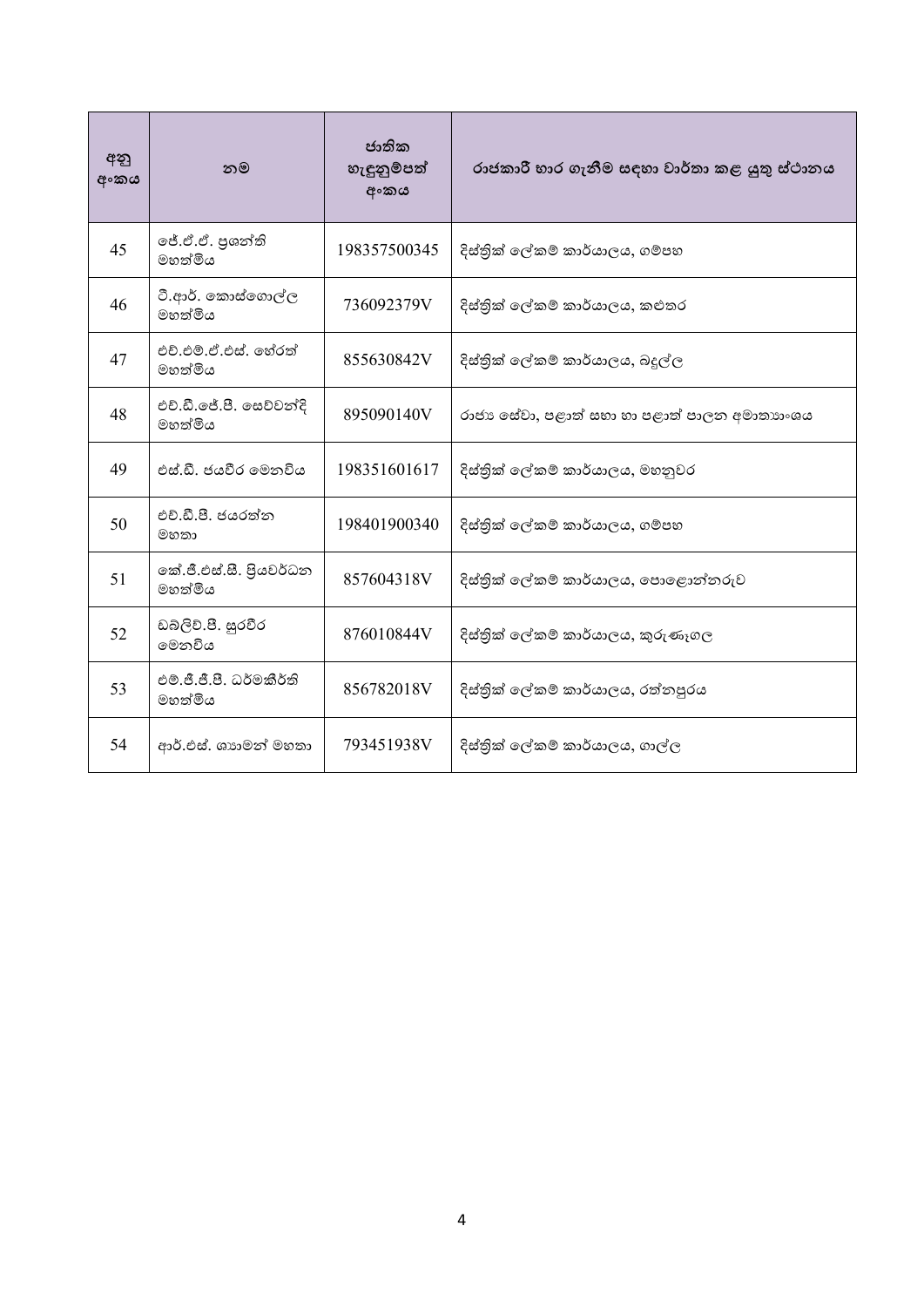## **Assumption of duties on appointment to Grade III of Sri Lanka Administrative Service on limited basis**

Given the current Covid-19 situation in the country and the restrictions imposed on travel, arrangements have been made to provide the opportunity for the officers appointed to Grade III of Sri Lanka Administrative Service to assume duties at the District Secretariat nearest to their place of residence or at District Secretariats to which the officers have requested or at Ministry of Public Services, Provincial Councils and Local Government and to provide induction training for them in Online method.

Accordingly, you are informed to report to the relevant office to assume duties in the following manner.

Further information can be obtained on 011 2-698605 (Director - S.L.A.S.).

## **Date on which the officers appointed on limited basis should report for duty - 2021.06.15**

| <b>Serial</b><br>Number | Name                        | <b>NIC</b><br><b>Number</b> | The place where the officer should report<br>to assume duties                   |
|-------------------------|-----------------------------|-----------------------------|---------------------------------------------------------------------------------|
| 1                       | Mrs. K.W.G.J. Perera        | 865401604V                  | District Secretariat, Gampaha                                                   |
| 2                       | Miss. R.C. Indika           | 197881003069                | Ministry of Public Services, Provincial Councils and<br><b>Local Government</b> |
| 3                       | Miss. W.U.K. Croose         | 815881001V                  | Ministry of Public Services, Provincial Councils and<br><b>Local Government</b> |
| $\overline{4}$          | Mrs. I.D. Kannangara        | 845140537V                  | District Secretariat, Kalutara                                                  |
| 5                       | Mrs. H.D.D.<br>Madanayaka   | 855312565V                  | Ministry of Public Services, Provincial Councils and<br><b>Local Government</b> |
| 6                       | Mr. R.B.J.C.<br>Jayathilaka | 870800436V                  | District Secretariat, Ampara                                                    |
| 7                       | Mr. A.S.R. Bandara          | 803454108V                  | Ministry of Public Services, Provincial Councils and<br><b>Local Government</b> |
| 8                       | Mr. K.K.J. Roshan           | 852640618V                  | District Secretariat, Galle                                                     |
| 9                       | Mrs. M.G.D.K.<br>Alahakoon  | 198255204568                | District Secretariat, Nuwara Eliya                                              |
| 10                      | Mrs. A.P.R. Poornima        | 198051110034                | District Secretariat, Galle                                                     |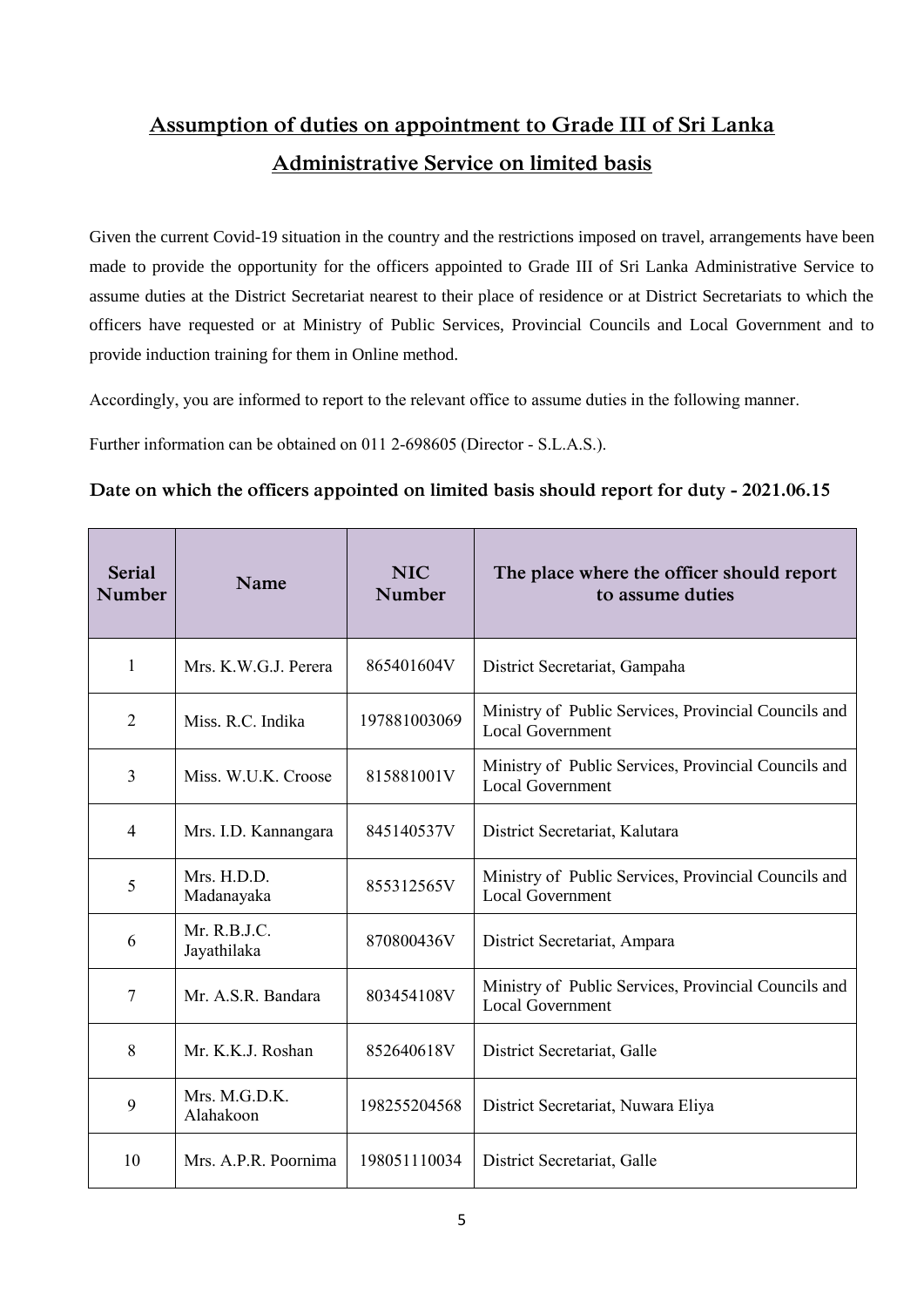| <b>Serial</b><br>Number | Name                             | <b>NIC</b><br>Number | The place where the officer should report<br>to assume duties                   |
|-------------------------|----------------------------------|----------------------|---------------------------------------------------------------------------------|
| 11                      | Mrs. I. Galappaththi             | 825973575V           | District Secretariat, Gampaha                                                   |
| 12                      | Mrs. P.R. Subhashini             | 827734098V           | District Secretariat, Matara                                                    |
| 13                      | Miss. K.T. Thamarasi             | 885301991V           | Ministry of Public Services, Provincial Councils and<br><b>Local Government</b> |
| 14                      | Mrs. K.C.N.<br>Gunadasa          | 768502404V           | District Secretariat, Polonnaruwa                                               |
| 15                      | Miss. P.A.M.N.<br>Rathnayaka     | 897082969V           | District Secretariat, Gampaha                                                   |
| 16                      | Miss. E.G.R.M.S.K.<br>Rathnayaka | 867951687V           | District Secretariat, Kandy                                                     |
| 17                      | Mrs.B.G.K.R.K.<br>Bulanaweva     | 817384269V           | District Secretariat, Matale                                                    |
| 18                      | Mrs.H.Y.R.S. Guruge              | 845374163V           | District Secretariat, Matara                                                    |
| 19                      | Mrs.A.M.<br>Weerasingha          | 828403672V           | District Secretariat, Galle                                                     |
| 20                      | Mrs.M.A.T.<br>Madurapperuma      | 746983263V           | District Secretariat, Gampaha                                                   |
| 21                      | Mr. E.A. P. P.<br>Chandana       | 791010985V           | District Secretariat, Gampaha                                                   |
| 22                      | Mr. W.M. P.M.<br>Weerakoon       | 832501808V           | Ministry of Public Services, Provincial Councils and<br><b>Local Government</b> |
| 23                      | Mr. L.D. I.U. Kumara             | 831710861V           | District Secretariat, Kalutara                                                  |
| 24                      | Mrs.W.T.N. Silva                 | 896830813V           | Ministry of Public Services, Provincial Councils and<br><b>Local Government</b> |
| 25                      | Mr. U.K.R.L. P.<br>Dasanayaka    | 763440427V           | District Secretariat, Galle                                                     |
| 26                      | Mrs.W.H.<br>Anuruddhika          | 798103237V           | District Secretariat, Kandy                                                     |
| 27                      | Mr. A. Weligalla                 | 780510043V           | Ministry of Public Services, Provincial Councils and<br><b>Local Government</b> |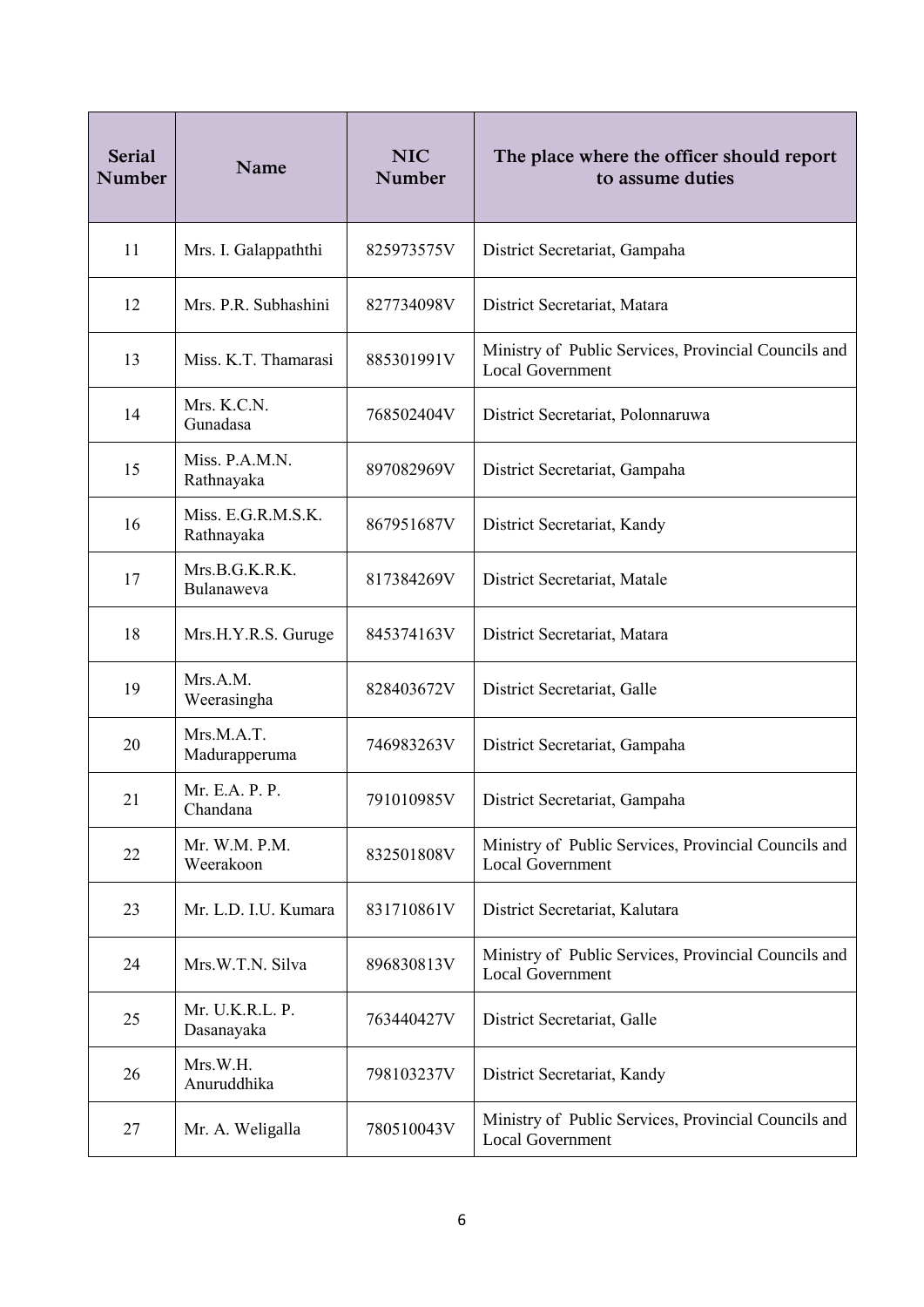| <b>Serial</b><br>Number | Name                            | <b>NIC</b><br>Number | The place where the officer should report<br>to assume duties                   |
|-------------------------|---------------------------------|----------------------|---------------------------------------------------------------------------------|
| 28                      | Miss. C.J. P.<br>Gajanayaka     | 795471308V           | District Secretariat, Kalutara                                                  |
| 29                      | Mr. M.M.K.<br>Chandraguptha     | 198231000191         | District Secretariat, Anuradhapura                                              |
| 30                      | Mr. P.S. Ramanayaka             | 841351630V           | District Secretariat, Hambantota                                                |
| 31                      | Mrs. J.A.D.M.<br>Jayakodi       | 775530421V           | District Secretariat, Anuradhapura                                              |
| 32                      | Mrs. E.A.D.R.D.<br>Edirisingha  | 817461387V           | District Secretariat, Gampaha                                                   |
| 33                      | Mr. W.A. P.B.<br>Wickramasingha | 751780230V           | District Secretariat, Gampaha                                                   |
| 34                      | Mr. R.M.M.N.<br>Rathnayaka      | 850793514V           | District Secretariat, Kandy                                                     |
| 35                      | Miss. H.A.H. P.<br>Wimalasena   | 198559100489         | Ministry of Public Services, Provincial Councils and<br><b>Local Government</b> |
| 36                      | Mr. D.A.<br>Ahangangoda         | 823044364V           | District Secretariat, Gampaha                                                   |
| 37                      | Mrs.W.G.R.M.<br>Jayathissa      | 846103732V           | District Secretariat, Kurunegala                                                |
| 38                      | Mrs. W.S.C.<br>Wickrama         | 766560261V           | Ministry of Public Services, Provincial Councils and<br><b>Local Government</b> |
| 39                      | Mrs. D.A.S.L.<br>Devpura        | 777362488V           | Ministry of Public Services, Provincial Councils and<br><b>Local Government</b> |
| 40                      | Mr. P.M.<br>Wickramarathna      | 910341766V           | Ministry of Public Services, Provincial Councils and<br><b>Local Government</b> |
| 41                      | Miss. N.R.A.<br>Jayawickrama    | 876611554V           | Ministry of Public Services, Provincial Councils and<br><b>Local Government</b> |
| 42                      | Mrs. K.M.N. Dilhari             | 865950675V           | Ministry of Public Services, Provincial Councils and<br><b>Local Government</b> |
| 43                      | Mrs. M.N.H. Peiris              | 857260015V           | Ministry of Public Services, Provincial Councils and<br><b>Local Government</b> |
| 44                      | Mr. H.A.R.<br>Rajapaksha        | 860890518V           | District Secretariat, Matale                                                    |